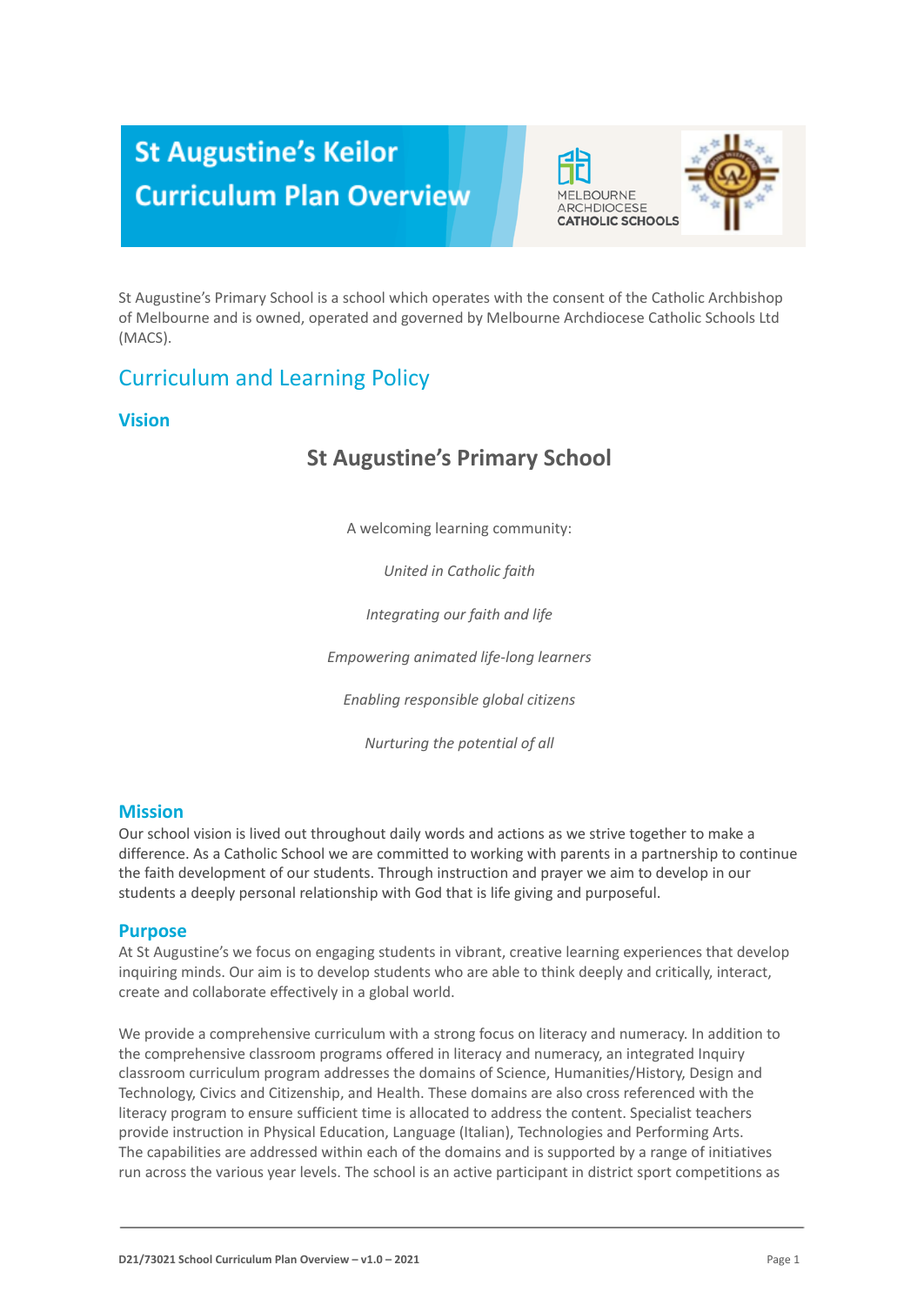well as providing opportunities for students to participate in many extra curricula activities such as choir, Uke, computer club and robotics.

Our curriculum is innovative and contemporary and is designed to respond to the needs and interests of our students. We begin by establishing their individual needs through well-designed assessments. The curriculum at St Augustine's immerses students in learning that will equip them with the necessary skills and dispositions to live and work within a world that demands high levels of ICT literacy, academic knowledge and understanding as well as thinking and personal and interpersonal skills to allow them to create and collaborate in a global world

The Victorian Curriculum is the Foundation to Year 10 curriculum for Victorian government and Catholic schools for implementation from 2017. The Victorian Curriculum reflects Victorian priorities and standards for F–10 and incorporates the Australian Curriculum. It defines what it is that all students have the opportunity to learn as a result of their schooling, set out as a series of learning progressions. See <https://www.vcaa.vic.edu.au/curriculum/foundation-10/Pages/default.aspx>.

The Victorian Curriculum F–10 recognises that increasingly, in a world where knowledge itself is constantly growing and evolving, students need to develop, in addition to discrete discipline knowledge and understanding, a set of skills, behaviours and dispositions, or general capabilities, that apply across discipline content and equip them to be lifelong learners able to operate with confidence in a complex, information-rich, globalised world.

The St Augustine's Curriculum Plan has been developed in light of the directions for Catholic education and principles of curriculum from the *Horizons of Hope* education framework: Catholic schools provide an excellent holistic education centred on the students and engaging them in authentic, purposeful learning; and incorporating the philosophy of the Victorian Curriculum F–10 and the Religious Education Curriculum Framework.

The curriculum is a statement of the purpose of schooling and defines what it is that all students have the opportunity to learn as a result of their schooling.

### Accredited Curriculum Overview

#### **Foundation to Year 10**

The Victorian Curriculum F–10 is the Foundation to Year 10 curriculum for Victorian government and Catholic schools. The Victorian Curriculum reflects Victorian priorities and standards for F–10 and defines what it is that all students have the opportunity to learn as a result of their schooling, set out as a series of learning progressions.

The Victorian Curriculum F–10 can be found here: <http://www.vcaa.vic.edu.au/pages/foundation10/f10index.aspx>

The Victorian Curriculum F–10 recognises that increasingly, in a world where knowledge itself is constantly growing and evolving, students need to develop discrete discipline knowledge and understanding, in addition to a set of skills, behaviours and dispositions. These general capabilities apply across discipline content and equip students to be lifelong learners able to operate with confidence in a complex, information-rich, globalised world.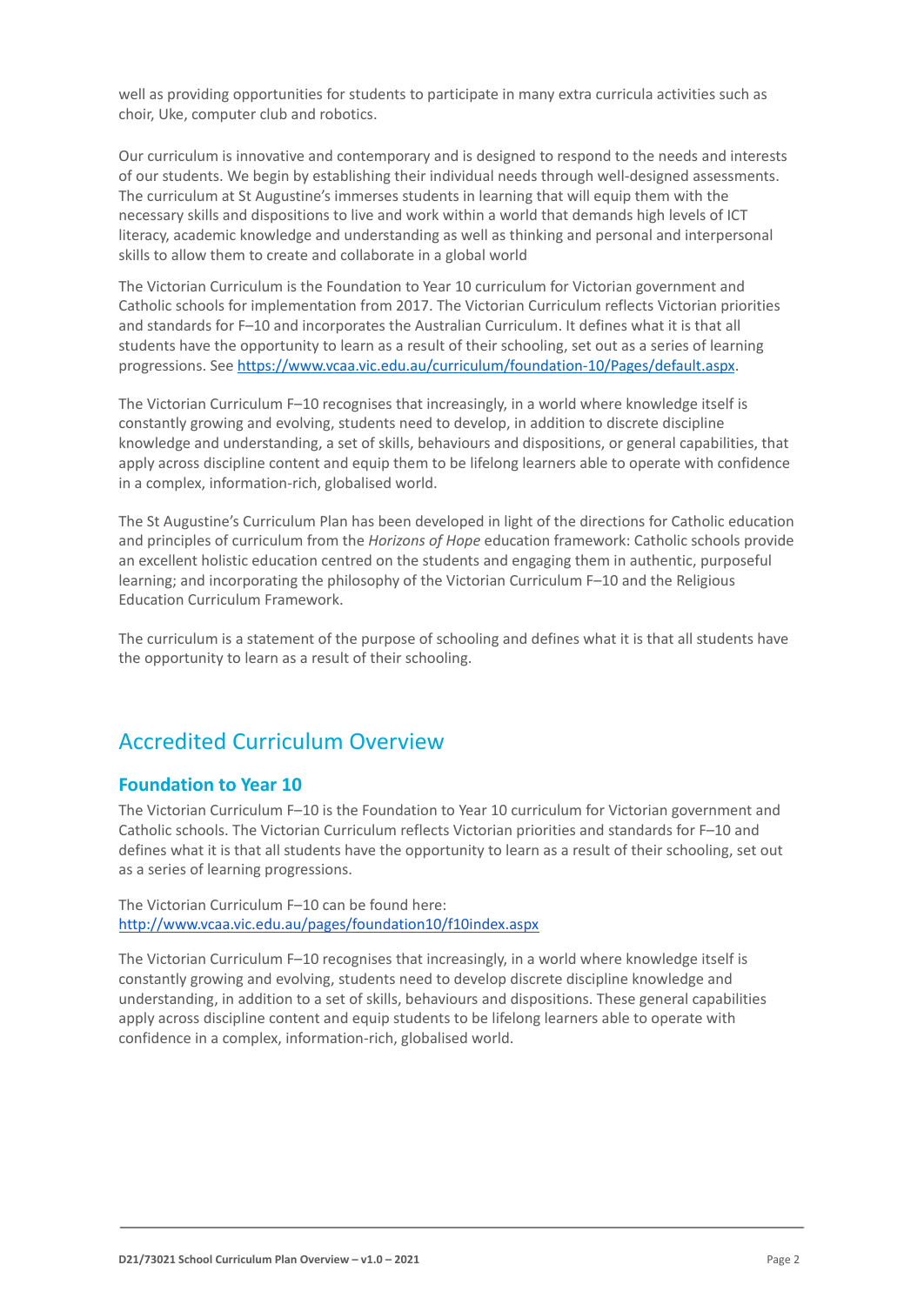# Scope

Our school curriculum defines what it is that all students have the opportunity to learn as a result of their schooling at St Augustine's.

At St Augustine's the curriculum is enriched by the values, beliefs, perspectives and experiences of each member of the learning community when they engage actively with Catholic understandings of the human person. This orientation towards the person means that the process of curriculum design is shared with students, creating within them a sense of ownership and self-efficacy as learners. Our learning community fosters the conditions for students to have a voice in the curriculum design process, allowing them to contribute to decisions about what they need to know and when.

### Curriculum Content

St Augustine's will take inspiration from the *Horizons of Hope* education framework. This framework supports MACS school communities to engage in dialogue about the distinctive nature of learning and teaching, leading learning, and enhancing Catholic identity in our schools. The framework is a living document that has been added to over the years with examples of practice from schools, as well as additional strategy statements in the areas of Religious Education, Leadership, Wellbeing and Diversity.

Religious Education has a central place in the teaching and learning program at St Augustine's as it reflects our unique character of Catholic identity and focus as a MACS school. The primary source for developing our religious education program is the MACS Religious Education Curriculum Framework.

The school implements the Victorian Curriculum F–10 in order to provide students with a comprehensive teaching and learning program across the year levels with age-appropriate content, sequential learning patterns and interrelated aspects of the content and skills of the desired learning capabilities. Refer to the *Horizons of Hope Foundation Statement – Pedagogy in a Catholic School*. The Victorian Curriculum can be found here: Victorian [Curriculum F–10](https://victoriancurriculum.vcaa.vic.edu.au/).

All content is developed using the following documents:

- St Augustine's Religious Education Scope and Sequence: Religious Education Curriculum Framework Document
- St Augustine's school policies for each of the learning areas
- Victorian Curriculum F-10
- Statement of Philosophy.

The school's teaching and learning program is the school-based plan for delivering this common set of knowledge and skills in ways that best use local resources, expertise and contexts. Information technology is an integral part of our curriculum as a basic tool for learning. Supported by MACS, St Augustine's will develop strong processes for monitoring student progress and the application of appropriate explicit teaching and intervention strategies.

# Whole-school Curriculum Plan and Time Allocation

#### **Curriculum overview – Foundation to Year 10**

The following provides an outline of the learning areas within the F–10 curriculum. Recommended weekly time allocations are listed as a guide. School curriculum plans may concentrate the teaching of particular learning areas within semester units or electives (as in the case for Years 7–10). The recommended weekly time allocations are in line with recommendations of the educational authorities and are averages of curriculum implementation which may span across the two-year cycle.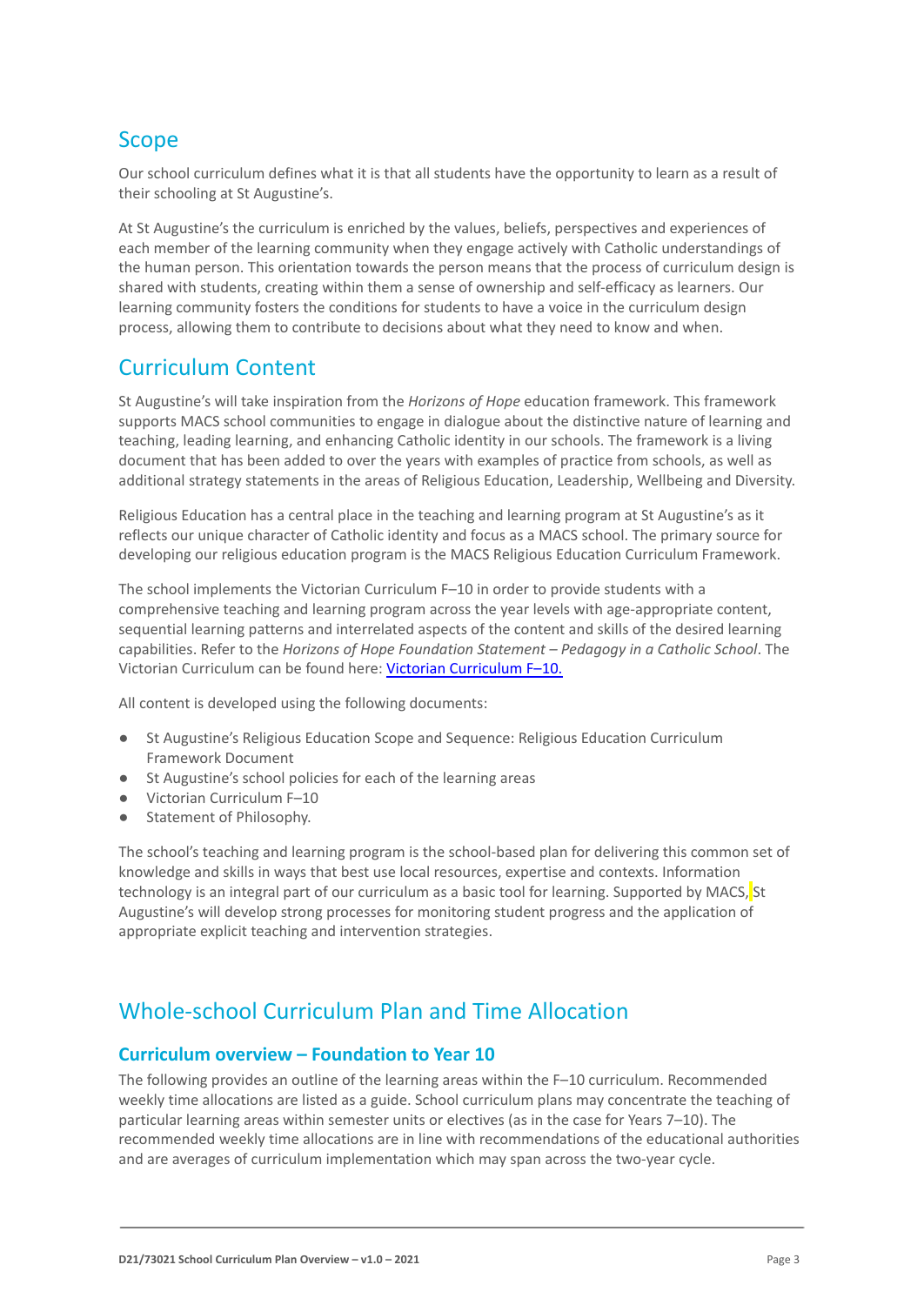Furthermore, multiple learning areas are often part of an integrated unit and not always taught as separate subject areas.

#### **Foundation to Year 10**

| <b>Learning Areas</b>                                                                                                                                                                                     | <b>Recommended Time Allocated</b>                                                                                                                                                                                                                                                                                                           |
|-----------------------------------------------------------------------------------------------------------------------------------------------------------------------------------------------------------|---------------------------------------------------------------------------------------------------------------------------------------------------------------------------------------------------------------------------------------------------------------------------------------------------------------------------------------------|
| <b>Religious Education</b>                                                                                                                                                                                | 2 hours 30 minutes, weekly                                                                                                                                                                                                                                                                                                                  |
| <b>English</b><br><b>Reading and Viewing</b><br>Speaking and Listening<br><b>Grammar and Spelling</b><br>Writing                                                                                          | 2 hours daily<br>Total time should not be less than 10 hours per<br>week on average over the course of a school year<br>and may vary across year levels.                                                                                                                                                                                    |
| Languages                                                                                                                                                                                                 | 75 minutes per week - 15 minutes daily                                                                                                                                                                                                                                                                                                      |
| <b>Mathematics</b><br>Number and Algebra<br><b>Measurement and Geometry</b><br>$\bullet$<br><b>Statistics and Probability</b>                                                                             | 1 hour daily<br>Five days per week<br>Total time should not be less than five hours per<br>week on average over the course of a school year.                                                                                                                                                                                                |
| <b>Health and Physical Education</b>                                                                                                                                                                      | 2 hours 30 minutes weekly                                                                                                                                                                                                                                                                                                                   |
| <b>The Arts</b>                                                                                                                                                                                           | 1 hour weekly                                                                                                                                                                                                                                                                                                                               |
| <b>The Humanities</b><br>Civics and Citizenship<br><b>Economics and Business</b><br>Geography<br>History<br><b>Science</b><br><b>Technologies</b><br>Design and Technology<br><b>Digital Technologies</b> | 2 hours and 15 minutes weekly<br>The learning areas of Science, the Humanities,<br>Health and Physical Education, and Technologies<br>will be taught ensuring an average of three hours<br>per week over the course of a school year.<br>The focus is on the integrated unit of work using<br>the school's evidence-based inquiry approach. |
| <b>TOTAL</b>                                                                                                                                                                                              | 25 hours weekly                                                                                                                                                                                                                                                                                                                             |

#### **Capabilities**

The Victorian Curriculum F–10 includes both knowledge and skills. It is expected that the knowledge and skills defined in the Capabilities will be developed, practiced, deployed and demonstrated by students in and through their learning across the curriculum.

The four capabilities of the Victorian Curriculum F–10 are:

- Critical and Creative Thinking
- Ethical
- Intercultural
- Personal and Social.

### **Curriculum organisation and implementation**